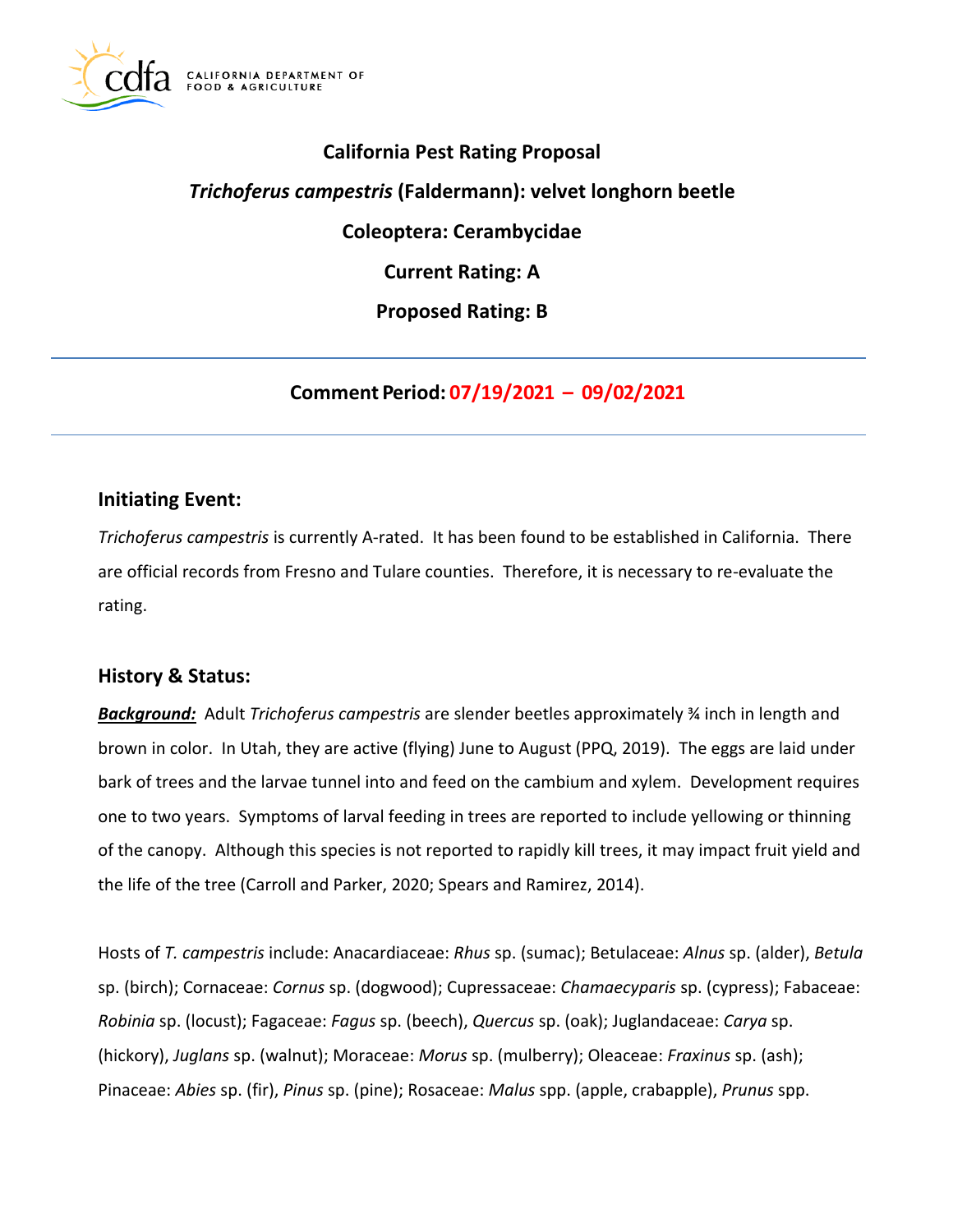

(cherry, peach), *Sorbus* sp. (mountain ash); Salicaceae: *Salix* sp. (willow); Sapindaceae: *Acer* sp. (maple); Ulmaceae: *Ulmus* sp. (elm), *Zelkova* sp.; Vitaceae: *Vitis* sp. (grape) (Iwata and Yamada, 1990; Rodman et al., 2019). These hosts include reports of cut, dry wood that was infested; *T. campestris* is a pest of dry timber (Iwata and Yamada, 1990). Live peach and cherry trees were reported to be infested in Utah. However, these trees may have been old and/or stressed (PPQ, 2019). Maple (*Acer platanoides*) trees infested by *T. campestris* in Canada were found to be suffering from a fungal infection, which may have enabled the beetles to infest the trees (Bullas-Appleton et al., 2013). It is not clear if *T. campestris* is able to attack healthy, unstressed trees or if it is having a significant economic impact anywhere.

**Worldwide Distribution:** *Trichoferus campestris* is native to Asia, including Japan, Korea, China, and countries of Central Asia. It has spread to eastern Europe, including Hungary, Canada, and the United States, where it is reported to be established in Illinois, Minnesota, Ohio, New York, Wisconsin, and Utah (Bullas-Appleton et al., 2013; Dascălu et al., 2013; Hegyessy and Kutasi, 2010; Minnesota Department of Agriculture; Pest Tracker; Spears and Ramirez, 2014; Wisconsin Department of Agriculture, Trade and Consumer Protection).

**Official Control:** *Trichoferus campestris* is considered reportable by the United States Department of Agriculture (U.S. regulated plant pest table). It is a quarantine pest in Morocco and Canada and is on the A1 list in Turkey and on the A2 list in the EPPO (EPPO).

**California Distribution:** *Trichoferus campestris* was trapped (black cross-vane panel trap with *Trichoferus campestris* lure) in a pistachio orchard in Fresno County and a plum orchard in Tulare County in July 2020 (California Department of Food and Agriculture). These official detections were prompted by earlier (June 2020) detections in the same areas by UCNR specialist Dr. Houston Wilson in the process of his investigation of reports of the pest by the public. Traps with ethanol lure, which is also known to attract this beetle, were last placed in the area in 2014, suggesting the beetle was introduced between then and 2020. There are also reports of *T. campestris* from Los Angeles, Riverside, and San Bernardino counties from 2020 on the web site iNaturalist.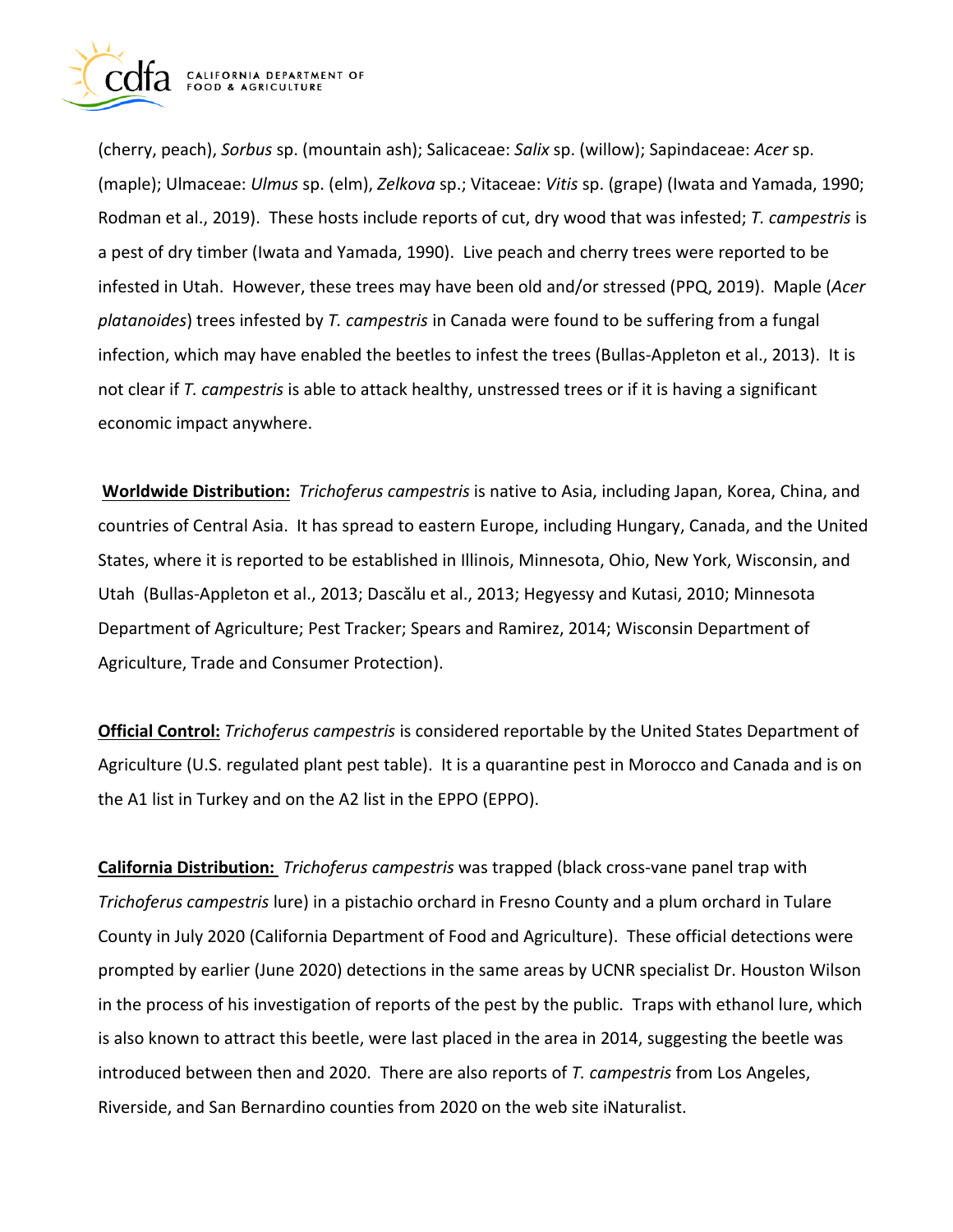

**California Interceptions:** *Trichoferus campestris* was found in a bottle of wine that was bottled in San Luis Obispo County in 2018, in firewood from Utah in 2016, and in a wood pallet from China in 1997 (California Department of Food and Agriculture).

The risk *Trichoferus campestris* poses to California is evaluated below.

## **Consequences of Introduction:**

- 1) **Climate/Host Interaction:** *Trichoferus campestris* is polyphagous and is likely to be able to find hosts in areas of California that have an appropriate climate. This beetle is found in areas with a temperate climate. It appears likely that much of California may be suitable for this species, except for the desert and high mountain areas. Therefore, it receives a **High (3)** in this category.
	- Low (1) Not likely to establish in California; or likely to establish in very limited areas.
	- Medium (2) may be able to establish in a larger but limited part of California.
	- **– High (3) likely to establish a widespread distribution in California.**
- 2) **Known Pest Host Range:** *Trichoferus campestris* is reported to feed on trees and vines in at least 15 families. Therefore, it receives a **High (3)** in this category.
	- Low (1) has a very limited host range.
	- Medium (2) has a moderate host range.
	- **– High (3) has a wide host range.**
- 3) **Pest Reproductive and Dispersal Potential:** *Trichoferus campestris* can be spread by movement of infested wood. The adults can fly. Therefore, it receives a **Medium (2)** in this category.
	- Low (1) does not have high reproductive or dispersal potential.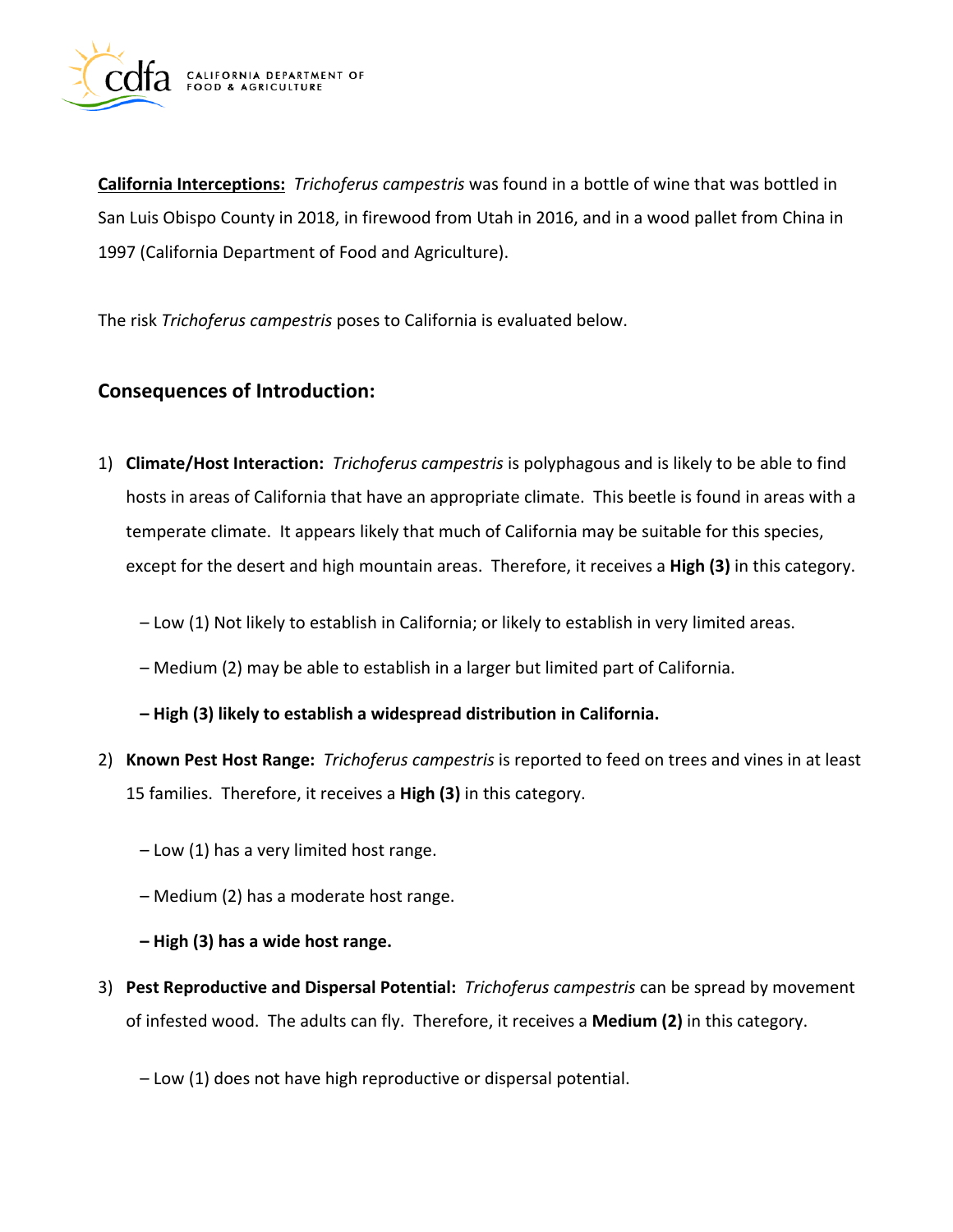

### **– Medium (2) has either high reproductive or dispersal potential.**

– High (3) has both high reproduction and dispersal potential.

4) **Economic Impact**. *Trichoferus campestris* is a pest of dry timber. In addition, it infests live peach and cherry trees in Utah. There is uncertainty regarding the importance of stress, infection, or age of the tree in possibly facilitating these infestations. However, there may be impacts on yield of stone fruit and treatments may be necessary. Therefore, it receives a **Medium (2)** in this category.

### **Economic Impact: A, B**

**A. The pest could lower crop yield.** 

### **B. The pest could lower crop value (includes increasing crop production costs).**

- C. The pest could trigger the loss of markets (includes quarantines).
- D. The pest could negatively change normal cultural practices.
- E. The pest can vector, or is vectored, by another pestiferous organism.
- F. The organism is injurious or poisonous to agriculturally important animals.
- G. The organism can interfere with the delivery or supply of water for agricultural uses.

### **Economic Impact Score: Medium**

– Low (1) causes 0 or 1 of these impacts.

#### **– Medium (2) causes 2 of these impacts.**

– High (3) causes 3 or more of these impacts.

5) **Environmental Impact**. *Trichoferus campestris* attacks a wide variety of trees and it may impact native species. Infestations may trigger treatments. Therefore, *T. campestris* receives a **High (3)**  in this category.

#### **Environmental Impact: A, D**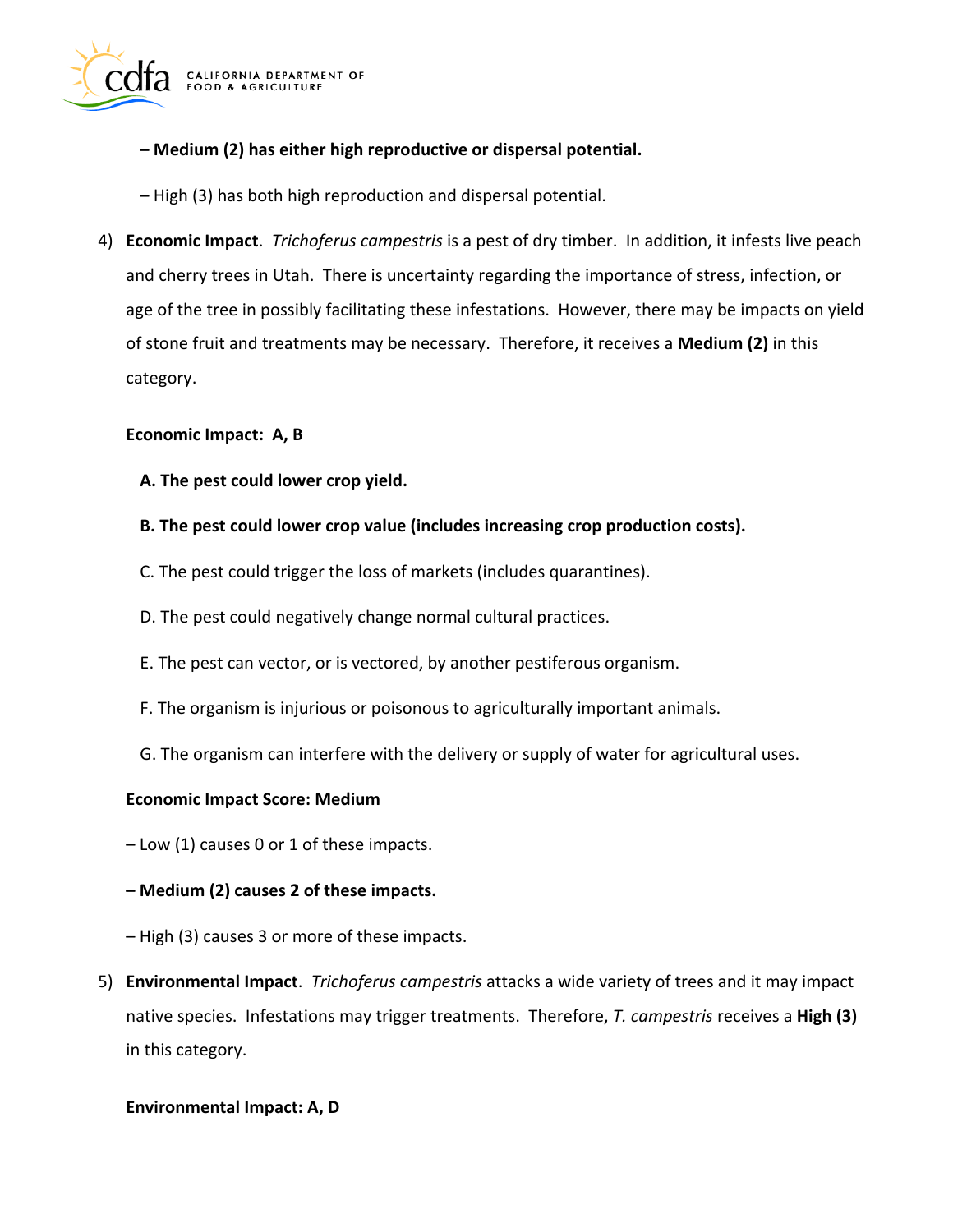

### **A. The pest could have a significant environmental impact such as lowering biodiversity, disrupting natural communities, or changing ecosystem processes.**

B. The pest could directly affect threatened or endangered species.

C. The pest could impact threatened or endangered species by disrupting critical habitats.

### **D. The pest could trigger additional official or private treatment programs.**

E. The pest significantly impacts cultural practices, home/urban gardening or ornamental plantings.

### **Environmental Impact Score: High (3)**

– Low (1) causes none of the above to occur.

- Medium (2) causes one of the above to occur.
- **– High (3) causes two or more of the above to occur.**

## **Consequences of Introduction to California for** *Trichoferus campestris***: High (13)**

Add up the total score and include it here.

 $-Low = 5-8$  points

–Medium = 9-12 points

**–High = 13-15 points** 

6) **Post Entry Distribution and Survey Information:** *Trichoferus campestris* is established in Fresno and Tulare counties. It receives a **Low (-1)** in this category.

–Not established (0) Pest never detected in California, or known only from incursions.

### **–Low (-1) Pest has a localized distribution in California, or is established in one suitable climate/host area (region).**

–Medium (-2) Pest is widespread in California but not fully established in the endangered area, or pest established in two contiguous suitable climate/host areas.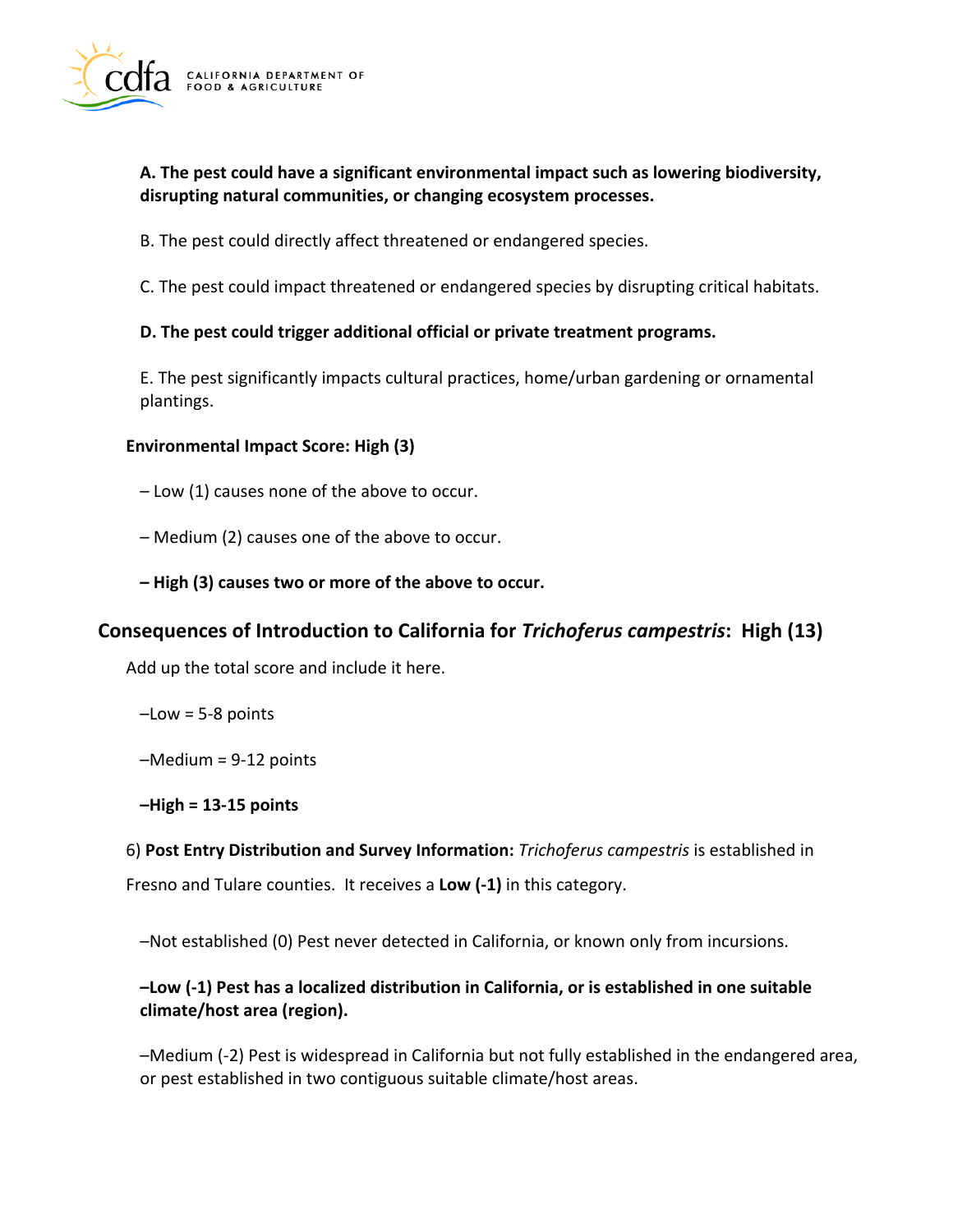

–High (-3) Pest has fully established in the endangered area, or pest is reported in more than two contiguous or non-contiguous suitable climate/host areas.

## **Final Score:**

7) The final score is the consequences of introduction score minus the post entry distribution and survey information score: Medium (12)

# **Uncertainty:**

There is low uncertainty regarding the ability of *T. campestris* to establish in California (it is already established, and its known distribution suggests the potential for greater establishment in the state) and ability to feed on important trees (cherry and peach are known hosts, and the beetle is polyphagous, suggesting other hosts economically important in California are likely). The greatest uncertainty is that regarding the ability of *T. campestris* to attack healthy trees. Information that would clarify this issue was not found, although at least one other species in the genus, *T. griseus*, is reported to be an important pest of fig trees (Ismail et al., 2016). Therefore, it is possible that the threat *T. campestris* poses to California's agriculture and environment is overestimated in this proposal. However, even if this species is only able to attack stressed trees, this would not mean it would not have an impact, as drought stress may be common in certain situations in California, both in orchards as well as forests or woodlands.

## **Conclusion and Rating Justification:**

*Trichoferus campestris* is a polyphagous wood-boring beetle that is a pest of cut timber and may be capable of attacking healthy trees and impacting the yield and lifespan of affected trees. It may pose a threat to stone fruit as well as other crop, ornamental, and native trees. It is established in Fresno and Tulare counties and possibly in southern California as well. For these reasons, a "B" rating is justified.

# **References:**

Bullas-Appleton, E., Kimoto, T., and Turgeon, J. J. 2013. Discovery of *Trichoferus campestris*  (Coleoptera: Cerambycidae) in Ontario, Canada and first host record in North America. Canadian Entomologist 146:111-116.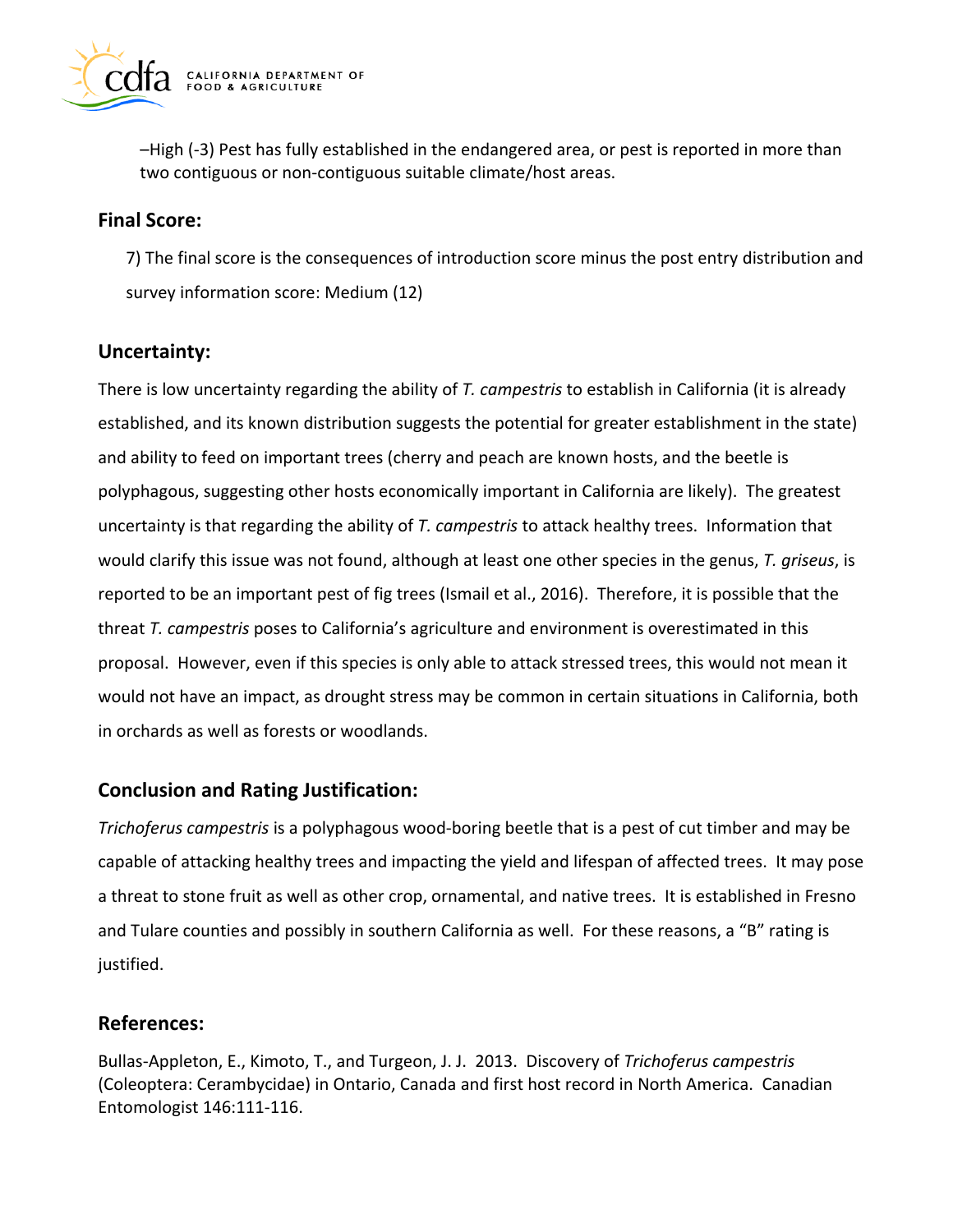

California Department of Food and Agriculture. Pest and damage record database. Accessed May 24, 2021.

Carroll, J. and Parker, R. 2020. Velvet longhorn beetle. Accessed June 2, 2021: <https://ecommons.cornell.edu/bitstream/handle/1813/69614/VLB-FS-NYSIPM.pdf?sequence=3>

Dascălu, M. -M., Serafim, R., and Lindelöw, A. 2013. Range expansion of *Trichoferus campestris*  (Faldermann) (Coleoptera: Cerambycidae) in Europe with the confirmation of its presence in Romania. Entomologica Fennica 24:142-146.

EPPO Global Database. Accessed June 2, 2021: <https://gd.eppo.int/>

Hegyessy, G. and Kutasi, Cs. 2010. *Trichoferus* species new to Hungary (Coleoptera: Cerambycidae). Folia Entomologica Hungarica 71:35-41.

Ismail, I. A., Abdel-Rahman, R. S., and Abdel-Raheem, M. A. 2016. Economical evaluation of different treatments for fig trees against long-horned beetle, *Hesperophanes griseus* (Coleoptera: Cerambycidae). International Journal of ChemTech Research 9:122-125.

Iwata, R. and Yamada, F. 1990. Notes on the biology of *Hesperophanes campestris* (Faldermann) (Col., Cerambycidae), a drywood borer in Japan. Material und Organismen 25:306-313.

Minnesota Department of Agriculture. Velvet longhorned beetle. Accessed June 3, 2021: <https://www.mda.state.mn.us/plants-insects/vlb>

Pest Tracker. Accessed June 4, 2021: <http://pest.ceris.purdue.edu/pest.php?code=INALQPA>

PPQ. 2019. Cooperative Agricultural Pest Survey (CAPS) Pest Datasheet for *Trichoferus campestris*  (Cerambycidae): Velvet longhorned beetle. Accessed June 2, 2021: <http://download.ceris.purdue.edu/file/3869>

Rodman, T. M., Spears, L. R., Alston, D. G., Cannon, C., Watson, K., and Caputo, J. 2019. Velvet longhorned beetle *Trichoferus campestris* (Faldermann). Accessed June 2, 2021: [https://digitalcommons.usu.edu/cgi/viewcontent.cgi?article=2976&context=extension\\_curall](https://digitalcommons.usu.edu/cgi/viewcontent.cgi?article=2976&context=extension_curall)

Spears, L. R. and Ramirez, R. A. 2014. Invasive insect field guide for Utah. Accessed June 2, 2021: <https://extension.usu.edu/pests/files/pubs/inv-insect-field-guide.pdf>

U.S. regulated plant pest table. Accessed May 28, 2021: <https://www.aphis.usda.gov/aphis/ourfocus/planthealth/import-information/rppl/rppl-table>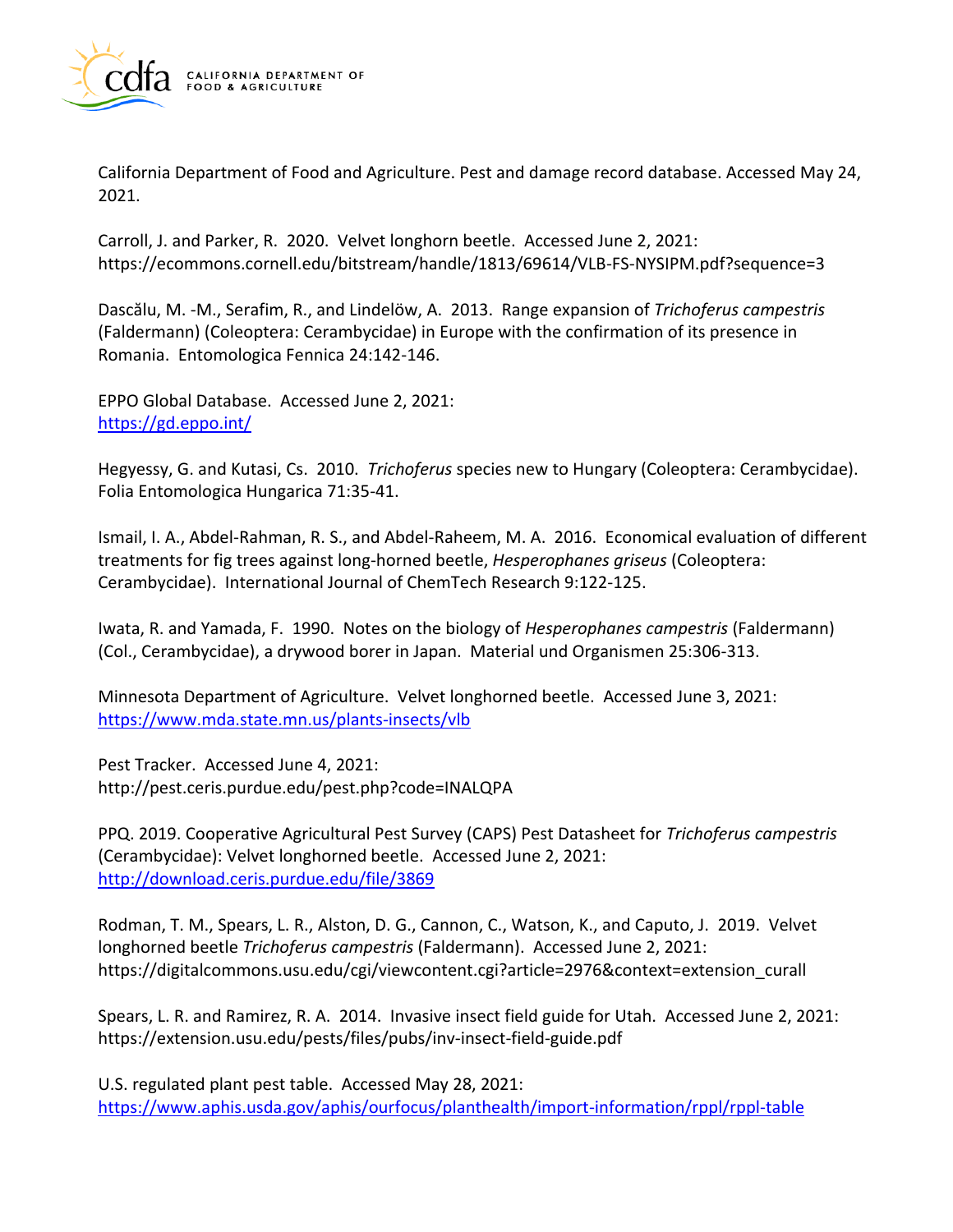

Wisconsin Department of Agriculture, Trade and Consumer Protection. 2020. Fruits: Velvet longhorn beetle. Wisconsin Pest Bulletin 65:157-58.

### **Responsible Party:**

Kyle Beucke, 2800 Gateway Oaks Drive, Suite #200, Sacramento, CA, 95833, 916-403-6741, [permits\[@\]cdfa.ca.gov](https://permits[@]cdfa.ca.gov) 

# **\*Comment Period: 07/19/2021 – 09/02/2021**

## **\*NOTE:**

You must be registered and logged in to post a comment. If you have registered and have not received the registration confirmation, please contact us at [permits\[@\]cdfa.ca.gov](https://permits[@]cdfa.ca.gov).

# **Comment Format:**

❖ Comments should refer to the appropriate California Pest Rating Proposal Form subsection(s) being commented on, as shown below.

### **Example Comment:**

Consequences of Introduction: 1. Climate/Host Interaction: [Your comment that relates to "Climate/Host Interaction" here.]

- ❖ Posted comments will not be able to be viewed immediately.
- ❖ Comments may not be posted if they:

Contain inappropriate language which is not germane to the pest rating proposal;

Contains defamatory, false, inaccurate, abusive, obscene, pornographic, sexually oriented, threatening, racially offensive, discriminatory or illegal material;

Violates agency regulations prohibiting sexual harassment or other forms of discrimination;

Violates agency regulations prohibiting workplace violence, including threats.

- ❖ Comments may be edited prior to posting to ensure they are entirely germane.
- ❖ Posted comments shall be those which have been approved in content and posted to the website to be viewed, not just submitted.